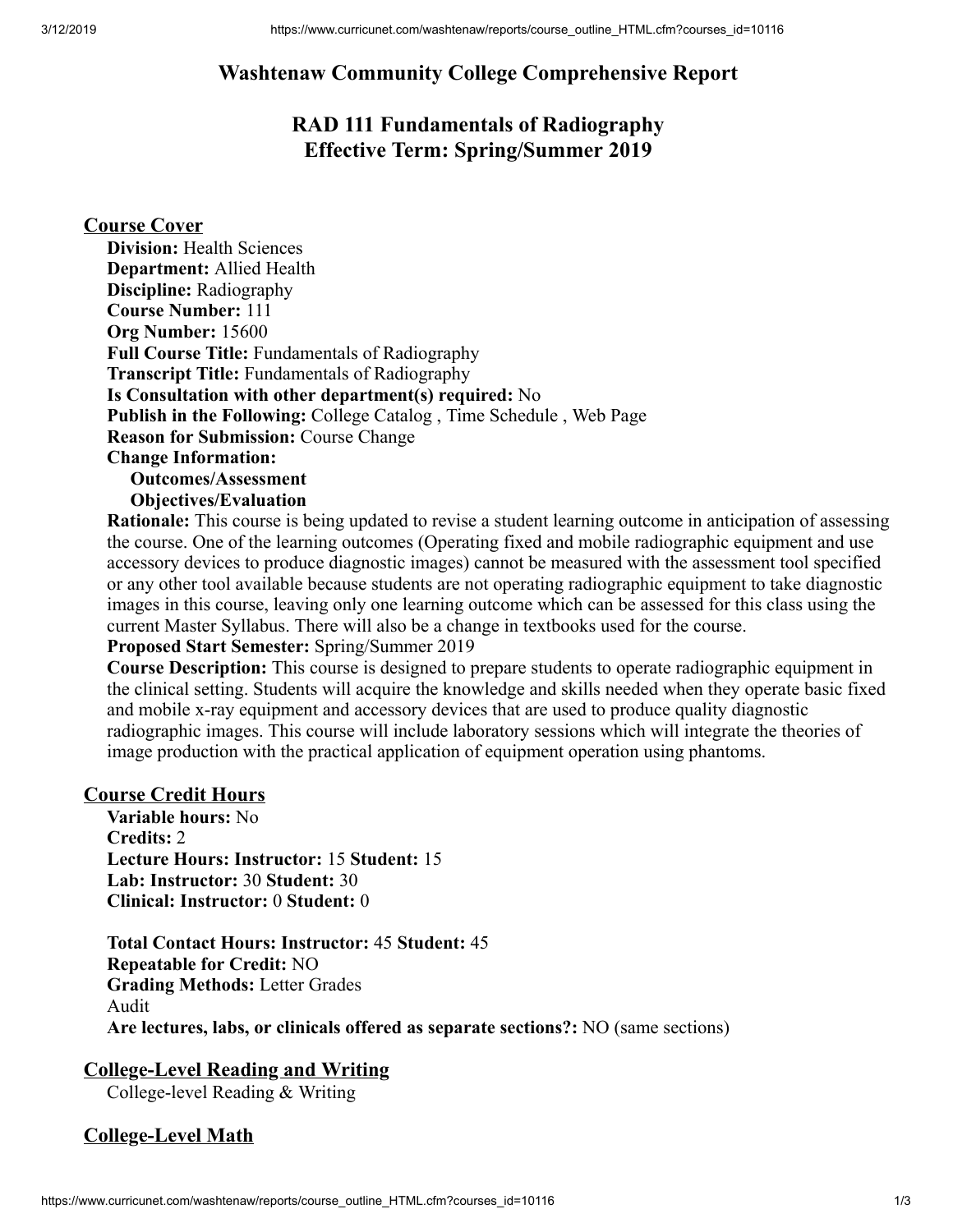#### **Requisites**

### **Prerequisite**

Admission to the Radiography program

## **General Education**

#### **Request Course Transfer Proposed For:**

### **Student Learning Outcomes**

1. Identify the function of fixed and mobile radiographic equipment and accessory devices that are used to produce quality diagnostic radiographs.

#### **Assessment 1**

Assessment Tool: Comprehensive Exam #7 on Blackboard Assessment Date: Fall 2019 Assessment Cycle: Every Three Years Course section(s)/other population: All Number students to be assessed: All How the assessment will be scored: Answer key Standard of success to be used for this assessment: 80% of the students will score 70% or higher Who will score and analyze the data: Departmental faculty

2. Identify the primary exposure factors that are used to produce diagnostic radiographs.

#### **Assessment 1**

Assessment Tool: Chapter 14 homework assignment administered through Blackboard Assessment Date: Fall 2019

Assessment Cycle: Every Three Years

Course section(s)/other population: All

Number students to be assessed: All

How the assessment will be scored: Answer key

Standard of success to be used for this assessment: 80% of the students will score 70% or higher

Who will score and analyze the data: Departmental faculty

## **Course Objectives**

- 1. Identify the basic components of fixed and mobile x-ray units, film processor, computed radiography system and accessory devices used to produce diagnostic radiographs.
- 2. Explain the function of the basic components of the fixed and mobile x-ray units, film processor, computed radiography unit and accessory devices used to produce diagnostic radiographs.
- 3. Identify the primary exposure factors that are used to produce quality diagnostic radiographs.
- 4. Operate radiographic equipment in a lab setting using phantoms.
- 5. Demonstrate the proper radiation protection protocols when using radiographic equipment in a lab setting.
- 6. Identify the geometric factors which control image magnification, distortion, and spacial resolution.

## **New Resources for Course**

## **Course Textbooks/Resources**

**Textbooks** 

Bontrager, Kenneth. *Textbook of Radiolgraphic Positioning & Related Anatomy*, 7th ed. Elsevier, 2005